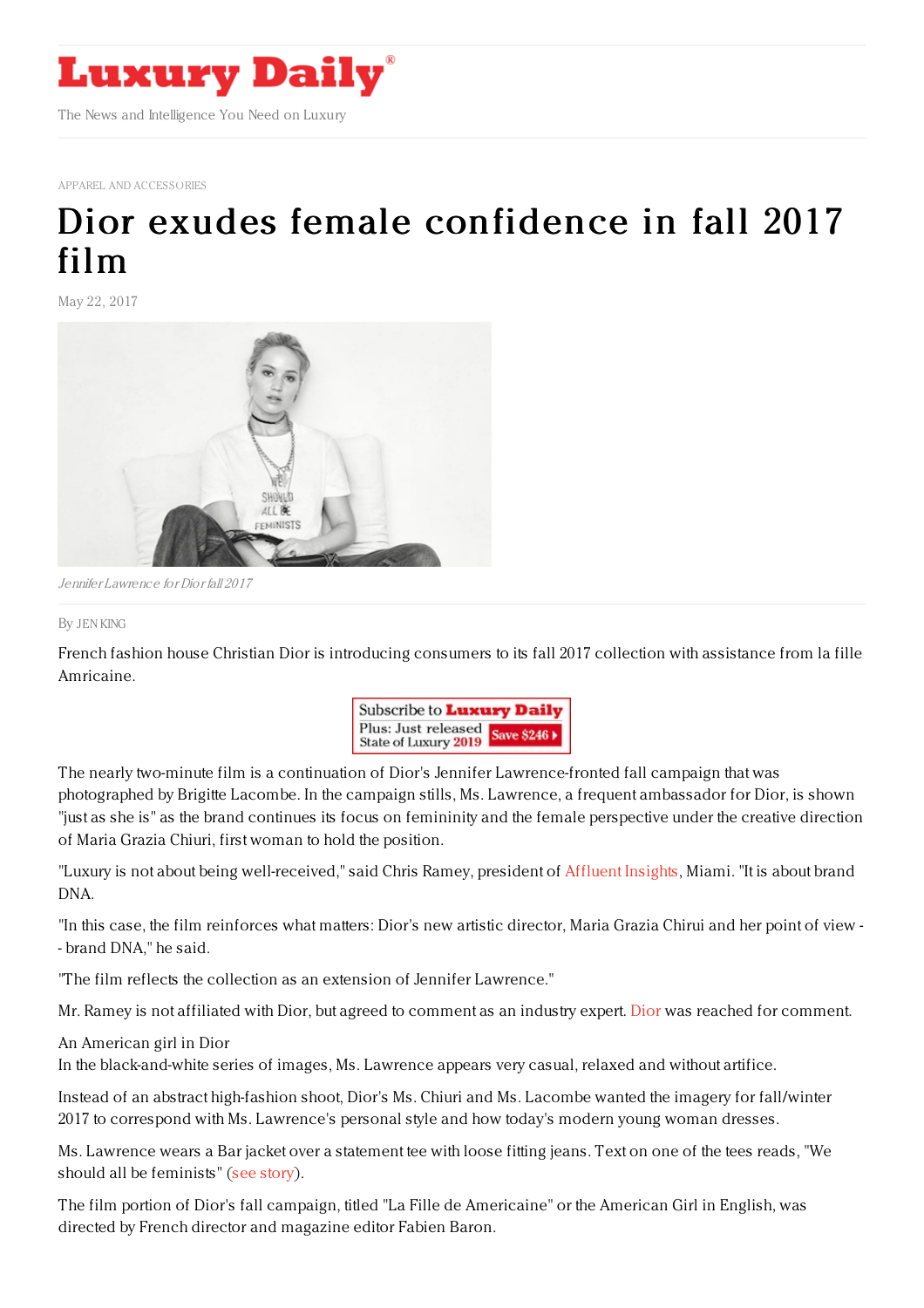Shot with a shaky hand, the film's opening credits evoke a film noir style. When the video begins, Ms. Lawrence is seen sitting on a chair, reaching her handbag and pulling out a lipstick.

Her actions are dramatized by the way Mr. Baron shot the scene. The director quickly zooms in on the lipstick as Ms. Lawrence removes the cap for added effect.

Showing campaign breadth, Ms. Lawrence also serves as this particular lipstick's brand ambassador. Announced in 2015, Ms. Lawrence has been the campaign face of a number of efforts [developed](https://www.luxurydaily.com/dior-serves-up-cosmetics-celebrity-in-diner-themed-effort/) for the Dior Addict line (see story).



Jennifer Lawrence for Dior's fall 2017 campaign; photo by Brigette Lacombe

The scene then narrows its focus on Ms. Lawrence's handbag, and when it does the screen goes black and reads "le sac," or the bag, in white lettering.

Dior continues this concept by showing Ms. Lawrence smelling a flower as the screen pans to black and says "la fille," meaning the girl. Another shows Ms. Lawrence anxiously looking down at her cellphone, kept in a Dior case, with copy reading "le texto," or the text.

After Dior products are introduced or shown, La Fille Amricaine concentrates on the emotions portrayed by Ms. Lawrence such as sadness and joy.

Another scene tells of an action, with Ms. Lawrence slowly pushing a small vase and flower off a table's edge to signify "the argument," as told by the off-screen voiceover.

Dior's La Fille Amricaine ends with Ms. Lawrence fixing her hair as the narrator says "Le blonde."

Dior fall 2017 collection - Jennifer Lawrence in La Fille Amricaine

La Fille Amricaine is accompanied by a behind-the-scenes video that brings viewers onto the set.

In an interview segment, juxtaposed with making-of shots, Ms. Lawrence explains that she loves what Ms. Chiuri is doing at Dior, because as a female fashion designer she knows about a woman's body.

Ms. Lawrence also mentions that there are not many female photographers in fashion, and that she appreciated her opportunity to work with Ms. Lacombe on the campaign stills.

Dior fall 2017 - Behind-the-scenes with Jennifer Lawrence

The future is female

Ms. Lawrence's statements in the behind-the-scenes content are a subtle nod to Ms. Chriui's overarching feminist theme in her campaigns and collections since joining Dior.